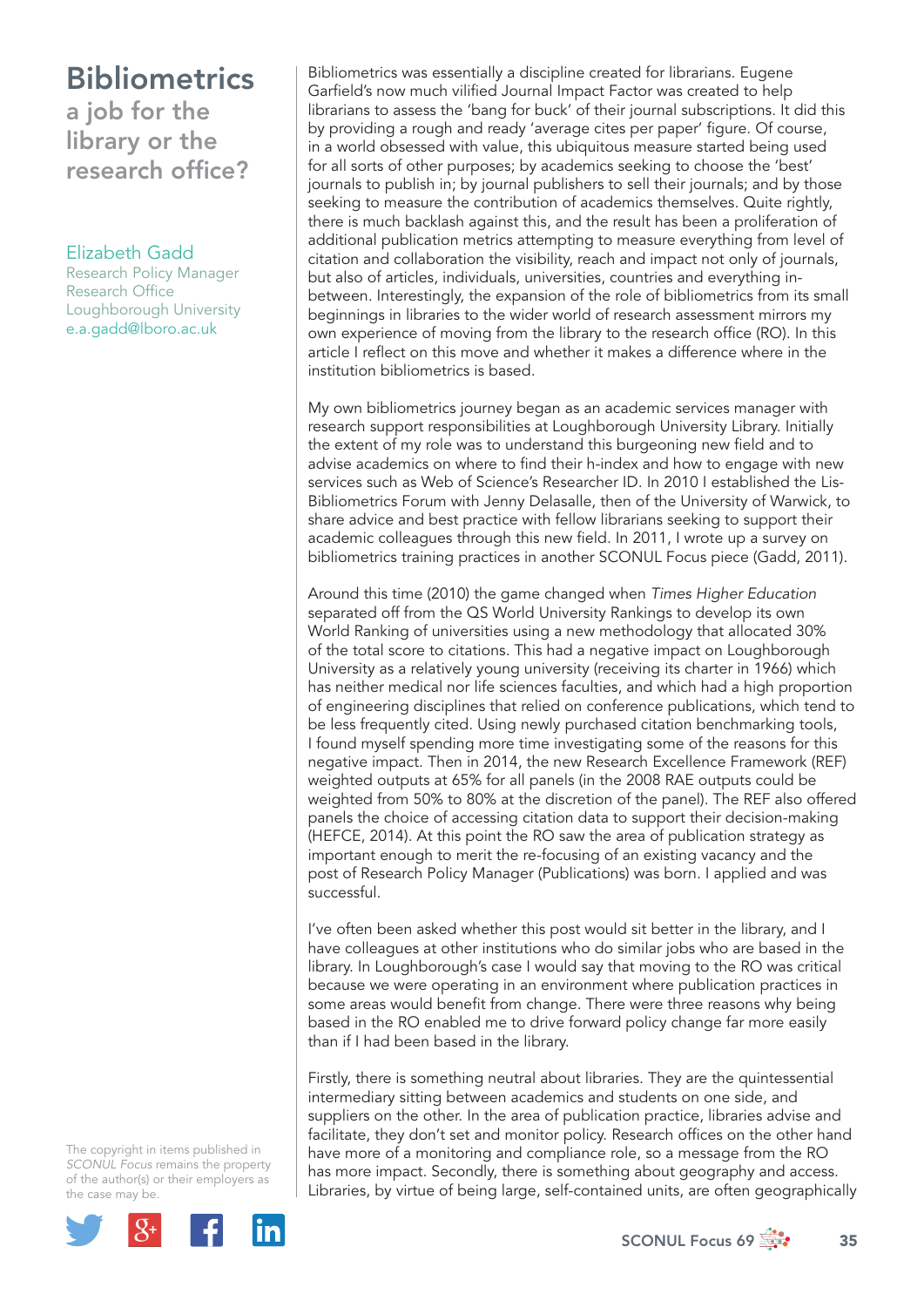## Bibliometrics

a job for the library or the research office?

separate from the Vice-Chancellor's office or other decision-making centres. At Loughborough, the RO shares the same building as the Vice-Chancellor's senior management team including the Pro Vice-Chancellor (Research). This inevitably increases the visibility of the RO and those who work there. I've had some significant conversations with senior managers about publication strategy as a result of bumping into them in corridors. This may seem minor, but in my experience is actually quite valuable. Thirdly, there are fewer direct distractions in the RO. Higher education libraries are busy service departments, often with tens of thousands of customers. The customer comes first, and at certain times of year it is 'all hands to the pump' – teaching, staffing information desks, and contributing to library-wide projects. By contrast the RO, although very busy and having institution-wide interactions including with performance indicators, deans and associate deans, does not have the same potential distractions. In my experience this enables a greater focus on policy matters.

Since I joined the RO in 2015 there have been significant moves forward in the provision of publication data in various settings to raise awareness and start conversations around best practice. There is now a new university key performance indicator for citations; publication data is supplied regularly to Schools to inform conversations with senior managers; and some research visibility data is now supplied as part of the Performance & Development Review process for academic staff. As a result of this increased activity, we considered it important to respond to the Metric Tide report (Wilsdon, 2015) to develop an institutional statement on the responsible use of such indicators. Loughborough was one of the first universities in the UK to do so (Else, 2017) and our statement is available on the web (Loughborough University, 2016).

My move to the RO does not mean that the library no longer has a stake in bibliometrics in particular or publication strategy in general – far from it! All academic librarians are expected to have achieved a certain level of competence in bibliometrics. Indeed it was the library's work in this area that inspired a wider piece of work commissioned by the Lis-Bibliometrics Forum, sponsored by Elsevier Research Intelligence and carried out by the University of Sheffield, into the development of a sector-wide set of bibliometric competencies (University of Sheffield, 2016). This work should deliver a set of entry-level and core competency statements for those engaging with bibliometrics at different levels of specialism. It is hoped that this will facilitate the recruitment and training of staff in this area.

The library also continues to deliver training on bibliometrics and publication strategy either in conjunction with me or independently. I deliver briefings to academic librarians to keep them up to date with institutional policy changes, and they helpfully share their learnings with me. One of the key bibliometric services that the library provides – and on which I utterly rely – is one-to-one support for academics and postgraduate researchers. I work part-time (0.5 fulltime equivalent) and do not have the capacity to respond to every individual query, whereas their remit and subject focus allows for this more easily.

Thus, to answer my own question as to whether bibliometrics sits better in the library or the RO, I think the answer has to be both. My role in the RO has certainly enabled a greater focus on this important area within the institution. It has allowed the Schools to make evidence-based decisions about their own publication ambitions and provided a policy framework for the university to work with. However, these policies could not be driven forward without the support of the library, and indeed are influenced by my network of informed colleagues in the library. Whether the bibliometric function is based in the library or the research (or even planning) office, it is essential that the relevant parties develop good working relationships in order for the institution to gain the maximum benefit. Hopefully, having a librarian in the research office facilitates this.

The copyright in items published in *SCONUL Focus* remains the property of the author(s) or their employers as the case may be.